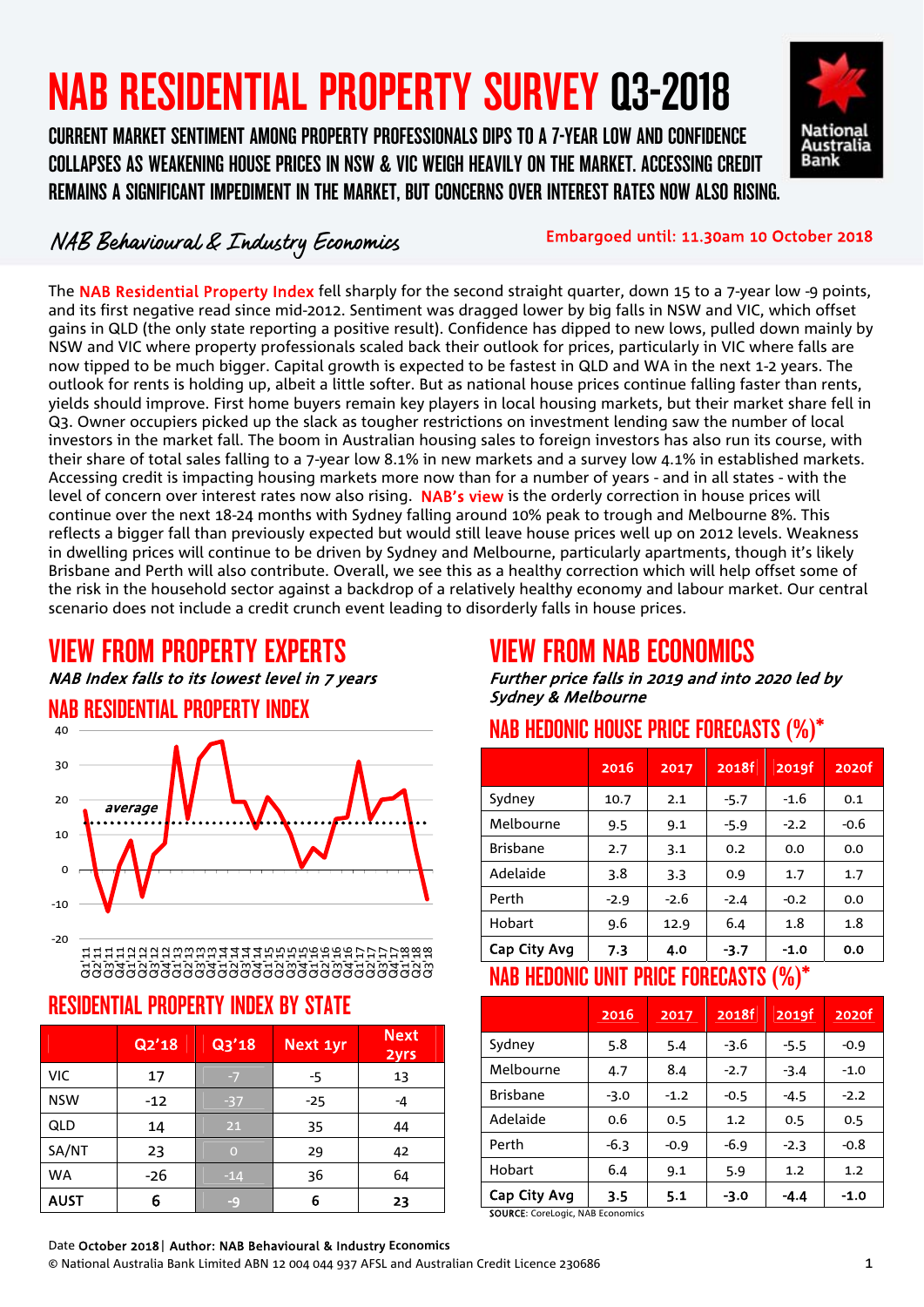### OVERALL MARKET SENTIMENT FALLS FURTHER IN Q3 2018

The NAB Residential Property Index - a measure of sentiment based on property professionals expectations for capital growth and rents - fell sharply for the second consecutive quarter in Q3, hitting a 7-year low.

Overall, the index fell 15 points to -9, its first negative read since mid-2012. Consequently, index has now also fallen well below its long-term average level  $(+13)$ .

But the overall result hides some key differences by state. Sentiment fell heavily to a new survey low in NSW (down 25 to -37) and to a near 6-year low in VIC (down 24 to -7) as dwelling prices in Sydney and Melbourne fell. In SA/NT, the index also fell 23 to 0.

In contrast, sentiment improved in QLD (up 7 to +21) and it was the only state to record a positive reading. There was also a modest improvement in WA (up 12 to -14), but sentiment was still negative.

NAB RESIDENTIAL PROPERTY INDEX



Q1'11 Q2'11 Q3'11 Q4'11 Q1'12 Q2'12 Q3'12 Q4'12 Q1'13 Q2'13 Q3'13 Q4'13 Q1'14 Q2'14 Q3'14 Q4'14 Q1'15 Q2'15 Q3'15 Q4'15 Q1'16 Q2'16 Q3'16 Q4'16 Q1'17 Q2'17 Q3'17 Q4'17 Q1'18 Q2'18 Q3'18

# RESIDENTIAL PROPERTY INDEX BY STATE

|             | Q2'18 | Q3'18          | Next 1yr | <b>Next</b><br>2yrs |
|-------------|-------|----------------|----------|---------------------|
| <b>VIC</b>  | 17    | $-7$           | -5       | 13                  |
| <b>NSW</b>  | $-12$ | $-37$          | $-25$    | -4                  |
| QLD         | 14    | 21             | 35       | 44                  |
| SA/NT       | 23    | $\overline{O}$ | 29       | 42                  |
| <b>WA</b>   | $-26$ | $-14$          | 36       | 64                  |
| <b>AUST</b> | 6     | $-9$           | 6        | 23                  |

# RESIDENTIAL PROPERTY INDEX: STATE

NAB Residential Property Index plummets in NSW (weakest overall), VIC & SA/NT. QLD now the only positive state…



#### Confidence levels also soften, particularly in NSW & VIC. WA & QLD leading the way forward…



Overall confidence (based on future expectations for house prices and rents) continued to soften in Q3, with NAB's Residential Property Index tipped to fall to +6 in the next year (+20 in the last survey) and +23 in two years' time (+32 in Q2). Consequently, confidence levels have fallen to new survey lows.

Confidence is being pulled down mainly by NSW and VIC where property professionals scaled back their outlook for house price growth further. In VIC,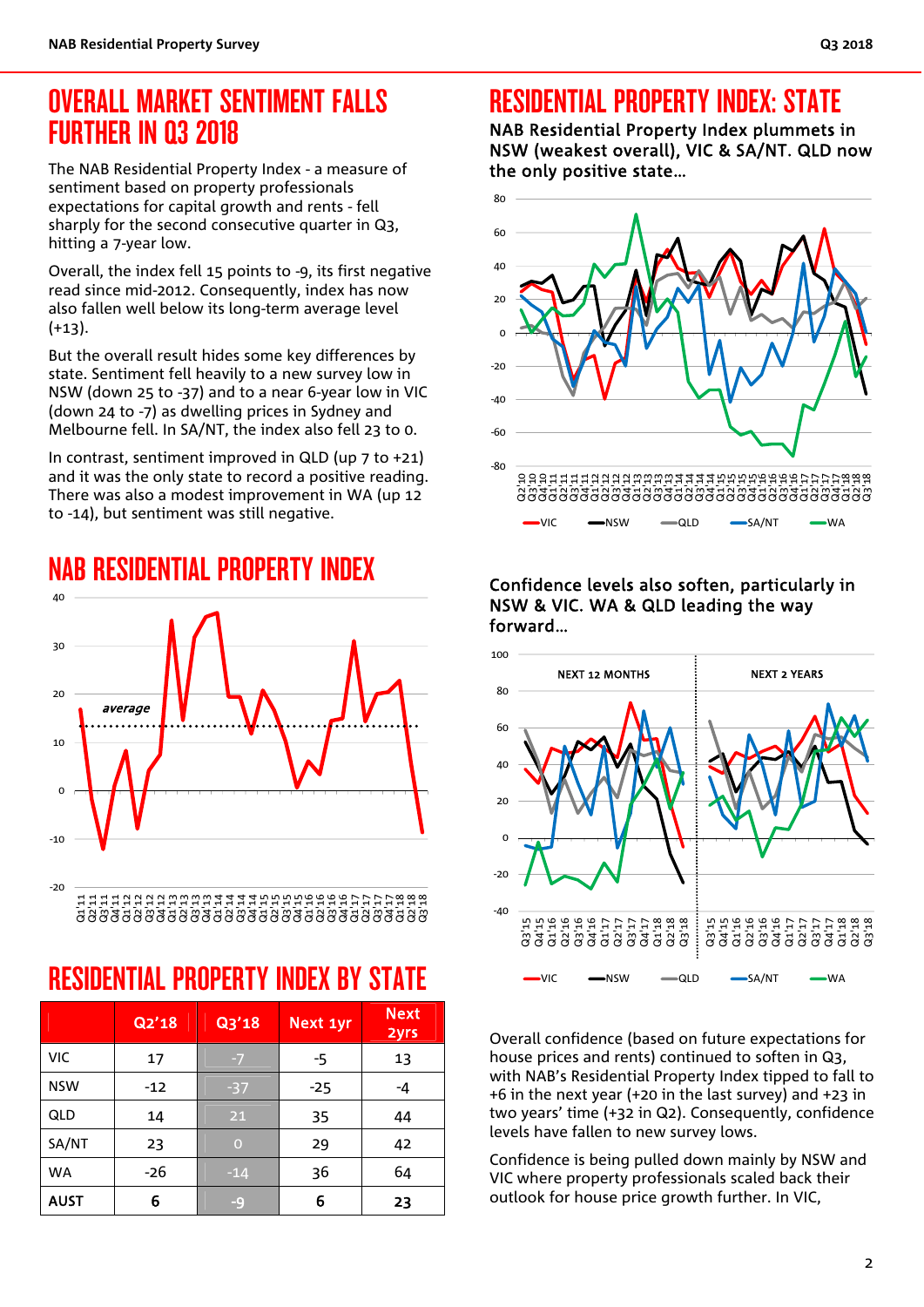confidence levels for the next 12 months slipped 24 points to -5 - its lowest read since mid-2012. In NSW, confidence dipped further into negative territory to new Survey lows (down 16 to -25). As a result, property professionals in NSW and VIC remain the least confident in the country by some margin.

Confidence was also scaled back in SA/NT (down 31 to +29) but was still positive. Confidence levels in QLD were basically unchanged (down 2 to +35), but they picked up significantly in WA (up 20 to +36), driven mainly by an improved outlook for rents.

Longer-term confidence (2 years' time) fell in VIC (down 10 to +13) and was negative for the first time in NSW (down 8 to -4) as expectations for house price and rental growth weakened. Property professionals in SA/NT were less confident (down 25 to +42), with QLD also a touch weaker (down 5 to +44). But confidence in WA improved (up 9 to +64) and was the highest of all states.

#### SURVEY HOUSE PRICE EXPECTATIONS

Average survey expectations for national house prices for the next 12 months were cut notably in Q3, and are now tipped to fall -1.0% (-0.5% in Q2). This was largely due to big downward revisions in VIC where house prices are expected to fall by a much bigger -2.4% (-1.1% forecast in Q2) and also by -2.4% in NSW (-2.1% in Q2). The outlook for SA/NT was also little weaker at -0.3% (0.3% in Q2). QLD still leads the country for house price growth in the next 12 months - broadly unchanged at 0.8% (0.7% in Q2), ahead of WA also largely unchanged at 0.5% (0.6% in Q2).

#### SURVEY HOUSE PRICE FORECASTS

-3.0 -2.0  $-1.0$  $0.0$ 1.0 2.0 3.0 4.0 QLD ≶ SA/NT Australia  $\leq$ NSW WA a<br>d SA/NT Australia  $\frac{c}{2}$ NSW Q3 2017 Q2 2018 Q3 2018 Next 12 months Next 2 years

House price expectations for next 1-2 years cut further (and negative) in NSW & VIC…

Longer-term prospects are also negative, with the downturn in house prices expected to be sharper than previously anticipated. Overall, the average survey expectation has house prices falling -0.4% in 2 years' years' (flat in the last survey).

Prospects remain weakest according to property professionals in NSW and have been cut back further to -2.0% (-1.7% in Q2). But they are now only marginally weaker than in VIC where expectations were cut much more sharply to -1.9% (-0.9% in Q2).

WA is expected to lead country for house price growth in 2 years' time with expectations unchanged at 1.8%, followed by QLD at 1.4% (1.3% in Q2) and SA/NT at 0.9% (also unchanged).

#### SURVEY RENTAL EXPECTATIONS

The outlook for rents is holding up better, albeit a little softer. Overall, the average survey expectation for rental growth in the next 12 months was shaved to 0.9% (1.2% in the last survey). But as national house are prices are expected to continue falling faster than rents, rental yields should also improve.

QLD is expected to lead the way for rents (1.6% vs. 1.3% previously), followed by VIC (1.3% vs. 1.8% vs. 1.1%) where rapid population growth and strong demand is still contributing to very low rates of residential vacancy. In NSW, property professionals were less bullish about rental growth and now see rents falling -0.2% (0.5% in Q2). The outlook for SA/NT was also scaled back to 0.5% (2.1% in Q2). But property professionals in WA were more bullish and now expect rents to grow 0.8% (0.1% in Q2).

#### SURVEY RENTAL GROWTH FORECASTS



Outlook for national rental softens, due to weaker outcomes in NSW, SA/NT & VIC…

 $\breve{=}$ Australia SA/NT NSW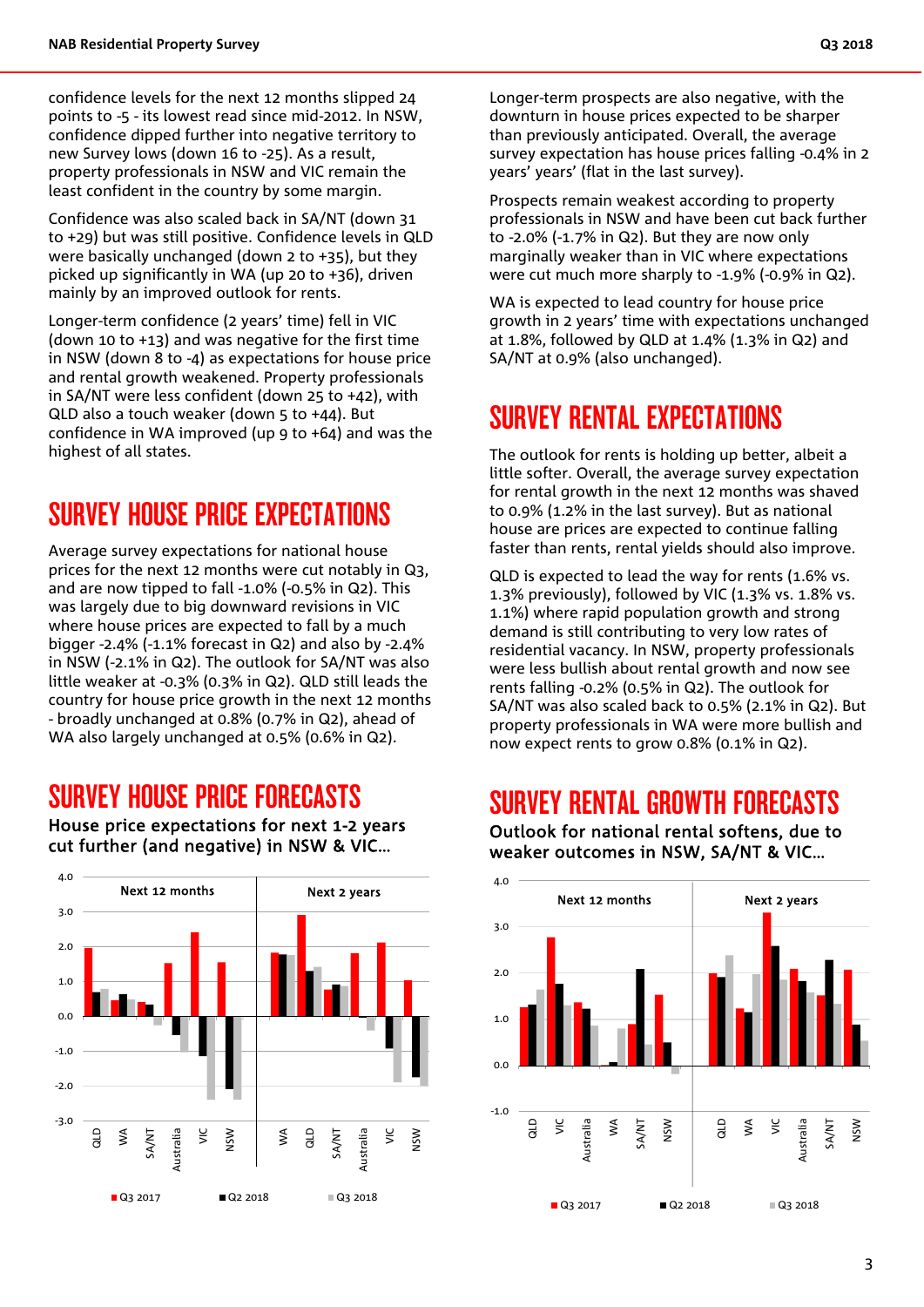The average survey outlook for national rental growth in 2 years' time was also cut back to 1.6% (1.8% in Q2). But this again masks some significant changes to the outlook across the states.

The outlook was strongest in QLD at 2.4% (1.9% in Q2), followed by WA at 2.0% (1.2% in Q2). They have also overtaken VIC as the best market for income returns in 2 years' time, with expectations in VIC cut back to a still solid 1.9% (2.6% in Q2). Income returns are expected to be lowest in NSW at just 0.5% (0.9% in Q2). Expectations in SA/NT were also trimmed to 1.3% (2.3% in Q2).

#### NEW DEVELOPMENTS

Owner occupiers accounted for almost 1 in 3 (32.4%) new property purchases in Q3, up from 28.3% in Q2. These buyers played a bigger role in all states except NSW and were most prevalent in SA/NT (40%) and WA (40%).

First home buyers (FHB) remain key players in new housing markets, but their overall market share declined in Q3. The share of FHB (owner occupiers) fell to 28.6% after reaching a survey high 29.1% in the previous quarter. The share of FHB investors also fell to 10.1% (13.7% Q2). In total, FHBs accounted for 38.7% of all new property sales, down from a survey high 42.9% in Q2 2018. FHBs were most prevalent in NSW and WA, with a market share of around 45%.

#### SHARE OF NEW PROPERTY SALES (%)



Tougher restrictions on housing investment lending saw the number of local investors in new property markets fall to 17.5% (19.7% in Q2). But this ranged from, 20.5% in VIC to just 10.7% in WA.

The share of foreign buyers in new property markets also continued to fall, hitting a 7-year low of 8.1% (9.6% in Q2). The share of foreign buyers in new Australian housing markets has now dropped well below survey average levels of 11%, and their share of new property sales has fallen to around half that seen at their peak in Q3 2014 (16.8%).

Foreign buyers were however, a little more active in the key markets of VIC, where their share increased to 13.0% (11.7% in Q2) and were unchanged broadly in NSW at 7.5% (7.4% in Q2). They were however far less active in QLD, with their share of sales dipping to a 4 year low of 6.2%, down from a 4½ year high of 22.8% in Q2.

#### COMPOSITION OF NEW PROPERTY BUYERS NEXT 12 MTHS (NET BALANCE)



Property professionals were asked whether they thought the share of new residential property buyers would increase or decrease in the next 12 months across each buyer segment.

In net terms, a large majority expected the share of FHB owner occupiers (+44%) and resident owner occupiers or 'upgraders' (+33%) to increase, A smaller number also expected investors - both FHBs (+14%) and local (+9%) to increase their market share. But a large number (-31%) still expect the share of foreign buyers to fall than increase.

#### NEW HOUSING MARKET CONSTRAINTS

For the tenth consecutive quarter, property experts identified tight credit as the biggest constraint on new housing development in the country. Moreover, they said it was causing more concern than at any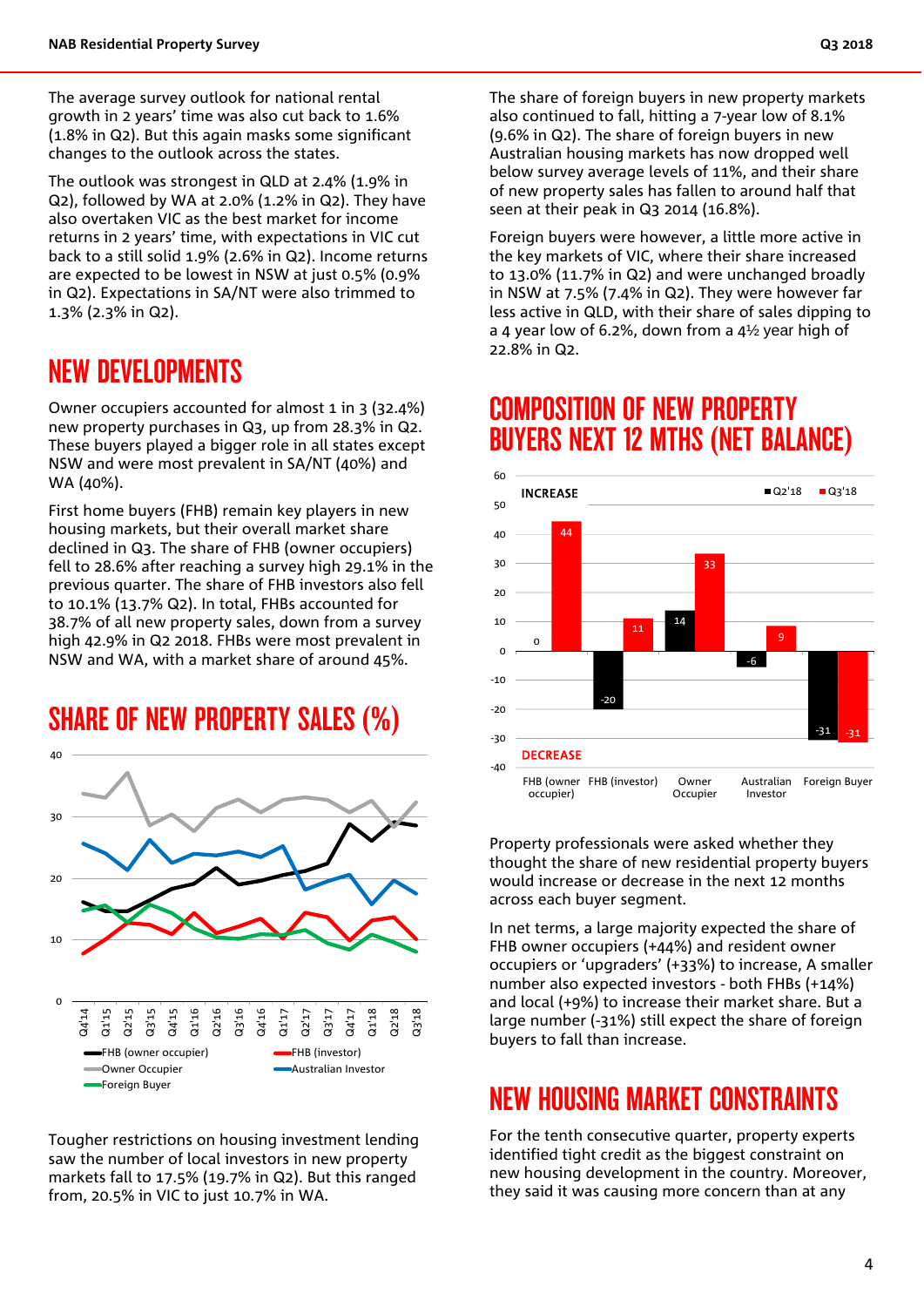time since mid-2011. Clearly, intensified lending scrutiny by banks and APRA-inspired tighter credit policies has played a key role. Tight credit was also singled out as the biggest constraint for new housing development in all states - particularly in NSW where it was viewed as a 'very significant' constraint.

The overall level of concern over rising interest rates also grew. It was seen as being most problematic by property professionals in NSW and SA/NT and least problematic in VIC.

Property professionals overall were less concerned about all other factors, especially around lack of development sites and labour availability.

#### KEY CONSTRAINTS - OVERALL



#### KEY CONSTRAINTS - STATE



#### ESTABLISHED PROPERTY

Mirroring the trend in new property markets, the market share of owner occupiers or 'upgraders' in established housing markets also grew in Q3, reaching a 3-year high 43.2% (41.0% in Q2) - and continuing to account for the lion's share of buyers in this market. These buyers were most prevalent in WA (54.1%), SA/NT (48.3%) and QLD (45.3%) and least active in VIC (39.8%) and NSW (40.9%).

The share of FHBs buying for owner occupation was broadly unchanged at 22.3% (22.6% in Q2), but the market share of FHB (investors) fell to 8.9% (11.1% in Q2). In all, FHBs accounted for 31.2% of established property sales, down from a Survey high 33.7% in the previous quarter. Overall, FHBs were most prevalent in VIC (36.6%) and NSW (33.0%).

#### SHARE OF EST. PROPERTY SALES (%)



The share of local investors (net of FHBs) in established housing markets fell slightly to 19.5% in Q3 (19.6% in Q2). However, it is well down on levels seen in early-2017, when these buyers accounted for almost 1 in 4 (24.8%) of all sales. Despite falling house prices in key markets, curbs on investor lending and more cautious lending standards have also impacted this market.

The share of foreign buyers in established Australian housing markets fell to 4.1% of total sales (4.8% in Q2) - the lowest level since NAB began tracking this data in mid-2010. Moreover, foreign buyers were less active in all states. They were most active in VIC, but their market share of total sales fell to a near 6-year low 5.5% (6.2% in Q2). In NSW and QLD, they accounted for 4.5% (4.8% in Q2) and 3.0% (5.4%) of all sales respectively - their lowest level in 7 years.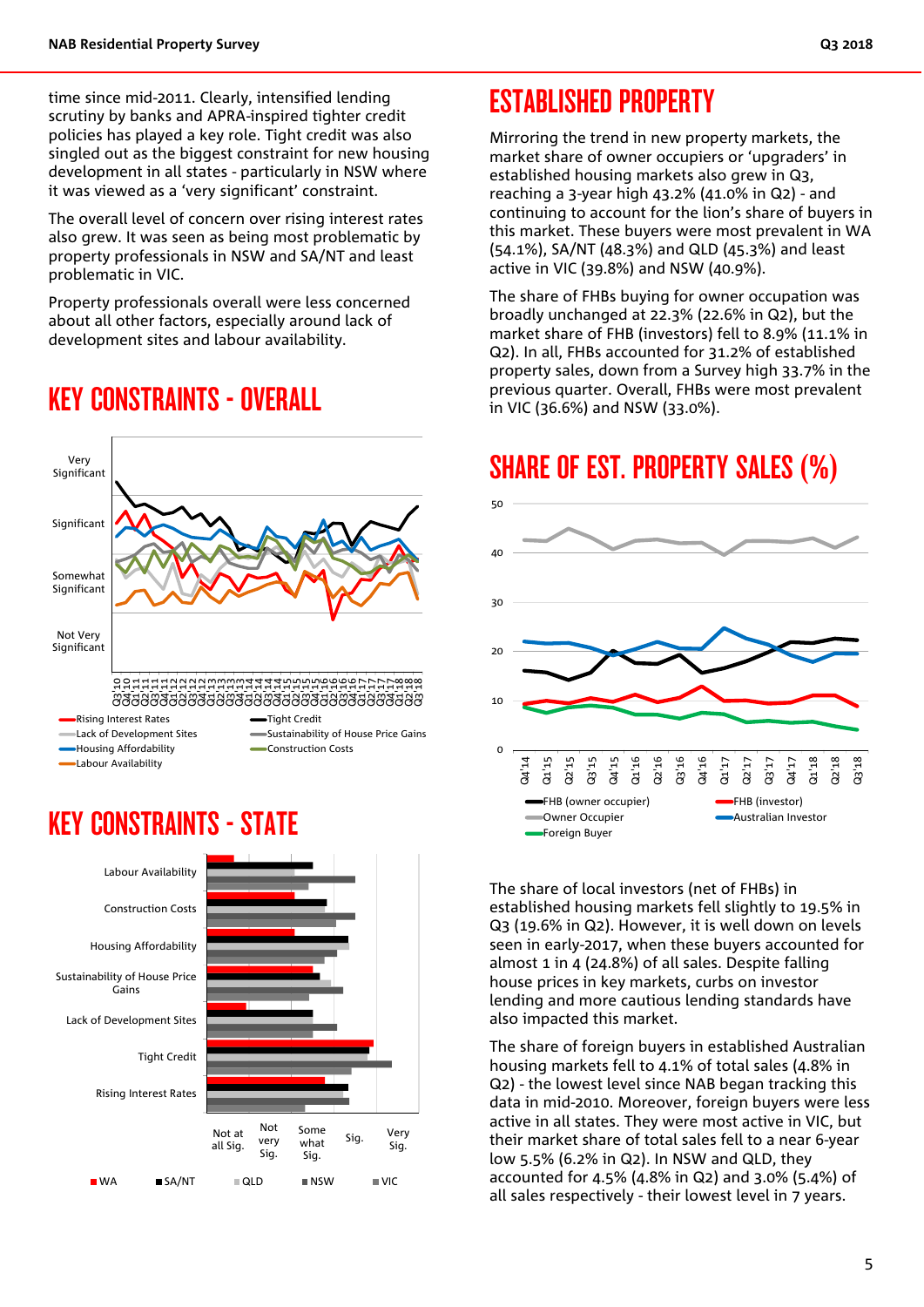### COMPOSITION OF EST. PROPERTY BUYERS NEXT 12 MTHS (NET BALANCE)



On balance, a lot more property professionals (+37%) think the share of FHB (owner occupiers) and owner occupiers or 'upgraders' (34%) buying existing homes will increase in the next 12 months.

But noticeably more property professionals expect the share of foreign buyers to decrease relative to the previous quarter (-35% vs. -26% in Q2). More property professionals also believe the share of FHB investors (-9%) and local investors (-13%) will decrease in the next 12 months.

#### ESTABLISHED HOUSING MARKET **CONSTRAINTS**

Access to credit remains the most 'significant' impediment for buyers of existing property according to surveyed property professionals. It was also seen as a much bigger issue than in the last survey and more so than at any time since the Survey began. Property experts in all states considered access to credit to be the most 'significant' issue in their state.

Rising interest rates replaced employment security as the second biggest issue for buyers of existing property in Australia - and in all states expect VIC (house price levels) and WA (employment security).

Heightened concern about interest rates is consistent with NAB's view of the market. We expect growth to remain above trend which should see the labour market tighten, wages growth lift and inflation more broadly begin to rise. As spare capacity is reduced, and inflationary pressures become more evident, the degree of accommodation in monetary policy will be

gradually reduced, with the RBA starting a process of rates normalisation towards a more neutral setting.

# KEY CONSTRAINTS - OVERALL & STATE



# FOREIGN BUYERS

The boom in Australian real estate sales to foreign investors has run its course, with NAB's latest survey results continuing to highlight a decline in foreign buying activity resulting from policy changes in China on foreign investment outflows and tighter restrictions on foreign property buyers in Australia.

In Q3, there were fewer foreign buyers in the market for Australian property, with their market share falling to a 7-year low of 8.1% in new housing markets and a survey low 4.1% in established housing markets.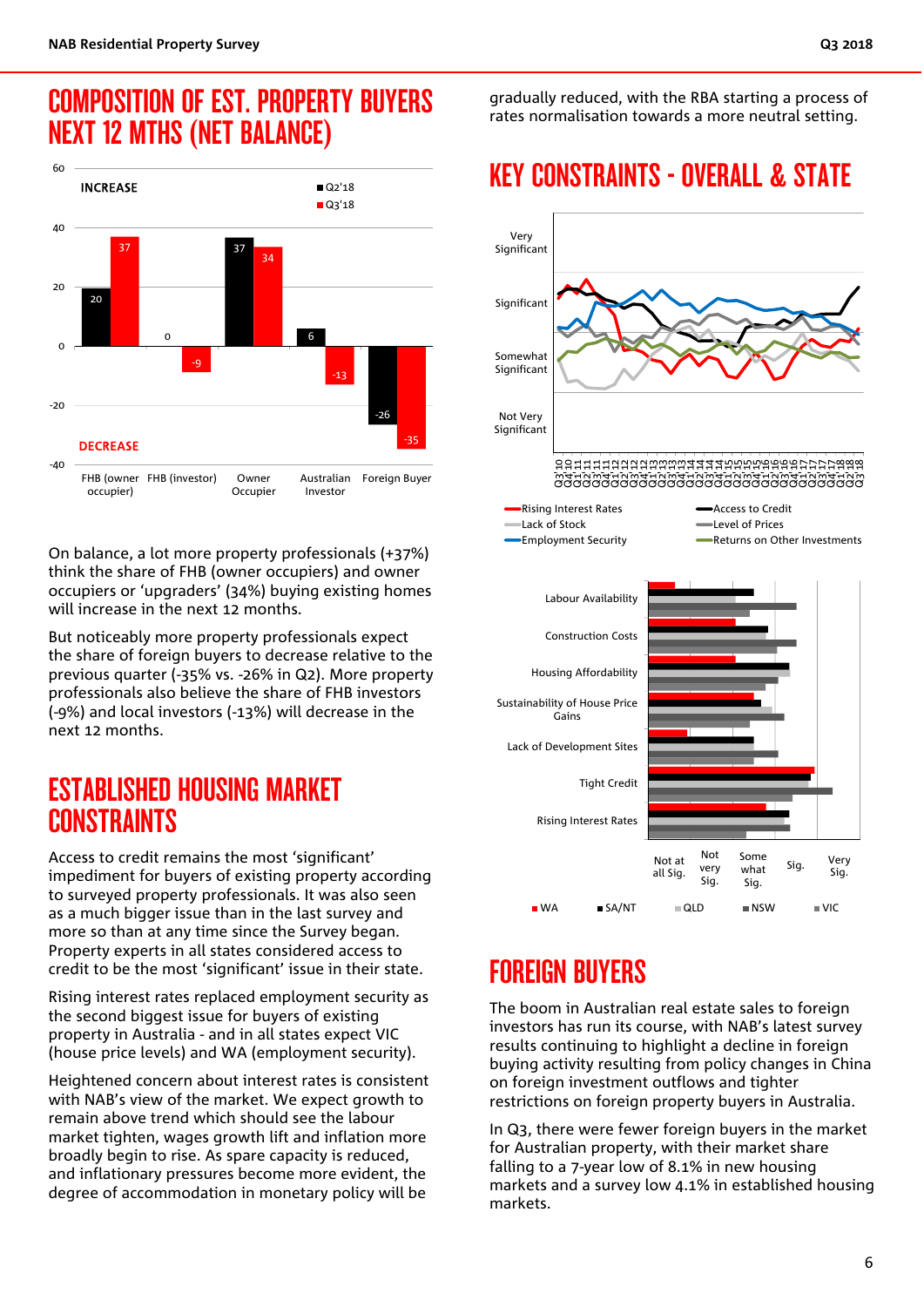#### DEMAND FOR PROPERTY FROM FOREIGN BUYERS (% OF TOTAL)



# DEMAND FOR NEW PROPERTY FROM FOREIGN BUYERS (% OF TOTAL)



The share of sales to foreign buyers fell in all states except VIC where their share rose to 13.0% (11.7% in Q2), but still well below the record highs approaching 33% in late-2014. The share of foreign buyers in NSW was unchanged at 7.5% but also well down from a high of 21.0% in Q1 2015. The share of foreign buyers in QLD also fell to 6.2%, down from 22.8% in Q2, to its lowest level since mid-2014.

A similar trend is evident in established markets with the shares of sales to foreign buyers falling in all states. Property professionals in VIC reported the

highest share of buyers in established housing markets at 5.5%, followed by NSW (4.5%), WA (3.7% and QLD (3.7%). Moreover, the share of foreign buyers has well fallen below survey average levels in all states.

# DEMAND FOR ESTABLISHED PROPERTY FROM FOREIGN BUYERS (% OF TOTAL)



#### AVG SURVEY EXPECTATIONS: HOUSE PRICES (%)

|             | Q2'18  | Q3'18  | Next 1<br>year | Next <sub>2</sub><br>years |
|-------------|--------|--------|----------------|----------------------------|
| <b>VIC</b>  | $-0.6$ | $-1.7$ | $-2.4$         | $-1.9$                     |
| <b>NSW</b>  | $-1.4$ | $-2.0$ | $-2.4$         | $-2.0$                     |
| QLD         | $-0.1$ | 0.1    | 0.8            | 1.4                        |
| SA/NT       | 0.1    | $-0.9$ | $-0.3$         | 0.9                        |
| <b>WA</b>   | $-0.1$ | $-0.6$ | 0.5            | 1.8                        |
| <b>AUST</b> | -0.5   | $-1.1$ | $-1.0$         | $-0.4$                     |

# RENTS (%)

|             | Q2'18  | Q3'18  | Next 1<br>year | Next 2<br>years |
|-------------|--------|--------|----------------|-----------------|
| VIC         | 0.9    | 0.8    | 1.3            | 1.9             |
| <b>NSW</b>  | $-0.2$ | $-0.8$ | $-0.2$         | 0.5             |
| QLD         | 0.4    | 0.8    | 1.6            | 2.4             |
| SA/NT       | 1.1    | $-0.1$ | 0.5            | 1.3             |
| <b>WA</b>   | $-0.8$ | $-0.3$ | 0.8            | 2.0             |
| <b>AUST</b> | 0.4    | 0.2    | 0.9            | 1.6             |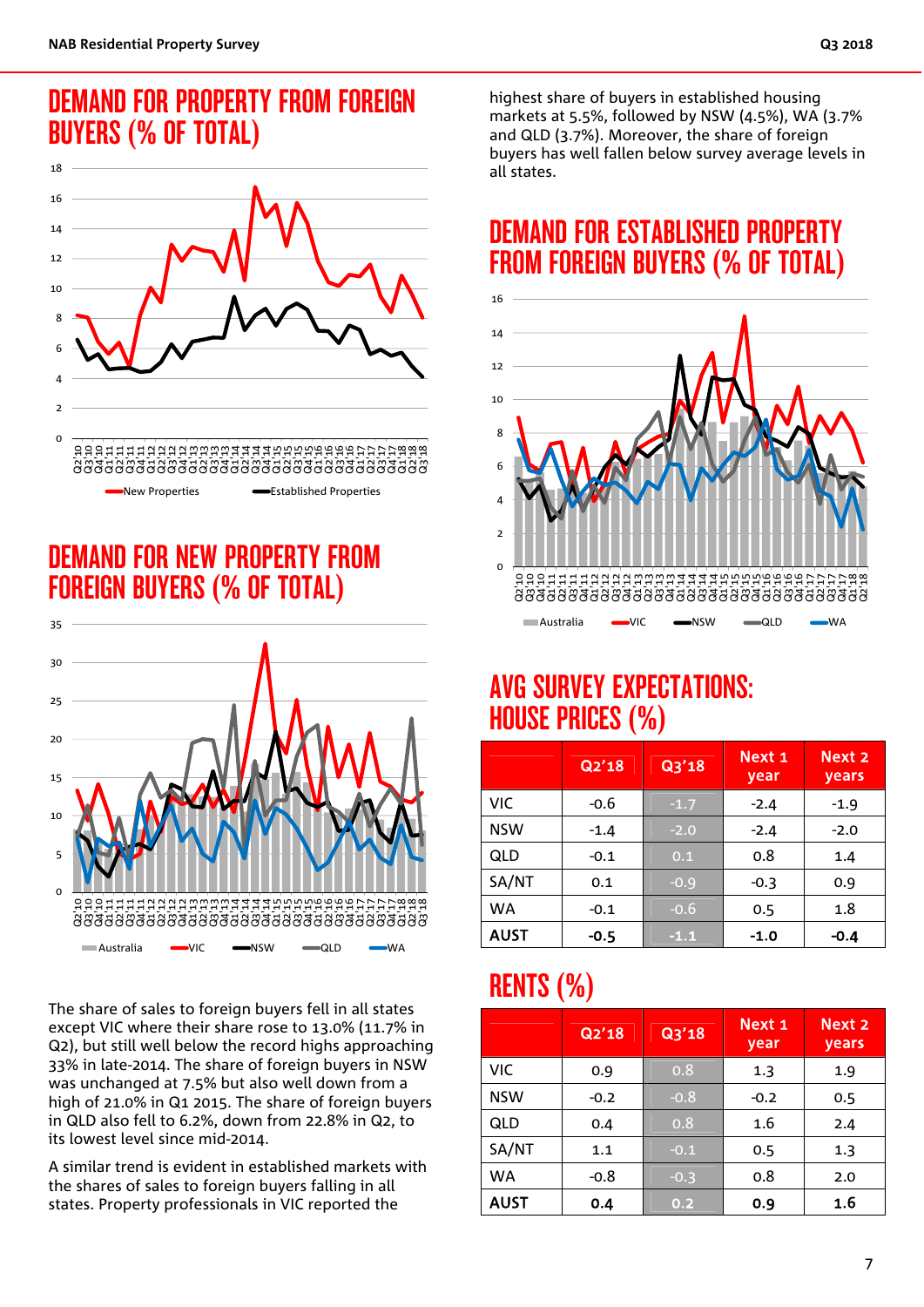### SUBURBS TIPPED TO ENJOY ABOVE AVERAGE GROWTH IN NEXT 12 MONTHS



# NAB'S VIEW OF HOUSE PRICES

Nationally, house prices have declined by 3.7% since their peak in late-2017.

The weakness in dwelling prices continues to be driven by weakness in the two largest markets which also saw very large gains over the previous five years. Sydney prices are now 6.2% lower than their July peak, while Melbourne, which peaked in November, has fallen 4.4%. To date, the weakness has been concentrated in houses, with the declines in apartment prices less severe.

Perth has weakened again recently after showing some signs of stabilisation. The other capitals and regional prices have generally held up better over the past year.

Hobart continues to be the exception with prices up 9.3% over the year, though conditions appear to be moderating there too.

With the weaker than expected run of house price data and persistence of factors weighing on the established housing market, we have downgraded our outlook for house prices, now expecting a peak to trough decline of around 10% in Sydney and 8% in Melbourne.

We expect the weakness from here to be driven by the apartment market, though prices for houses will also decline a little. This would leave prices well above even three years ago.

We expect prices for houses in Brisbane to remain broadly flat over the next two years, Perth to

continue to ease modestly and Adelaide to edge slightly higher. Hobart has performed strongly in 2018 to date and will likely end 2018 well up on 2017 and then increase a little further in 2019.

#### DWELLING PRICE GROWTH (6-MONTH ENDED ANNUALISED, %)



We expect in aggregate to see stronger declines in apartments in each of the next two years reflecting continued strong increases in supply in the Eastern states amidst some weakening in demand from investors and foreign buyers as well owner-occupiers.

Overall, we see this adjustment playing out in an orderly fashion - as it has done to date - with the correction serving to remove some of the risk which has built up in the household sector.

This adjustment is occurring against the back drop of a relatively strong economy and healthy labour market. Further, while there has been some tightening in credit conditions, we do not see a 'credit crunch' leading to generalised rapid price falls as the central scenario. Indeed, while investor credit growth has slowed notably, credit extended to owner-occupiers continues to rise at a relatively robust rate.

Rising interest rates are likely to weigh on house price growth further out, but will start from very low levels, occur gradually and be conditioned on stronger income and wage growth (which would serve to support house prices).

The economy grew at a relatively strong pace over the first half of 2018 and while we think growth will slow over the next two years, this should still be enough to see employment growth to outpace growth in the population and see further declines in the unemployment rate.

The tightening in the labour market should see a pick-up in wage growth as well as inflation more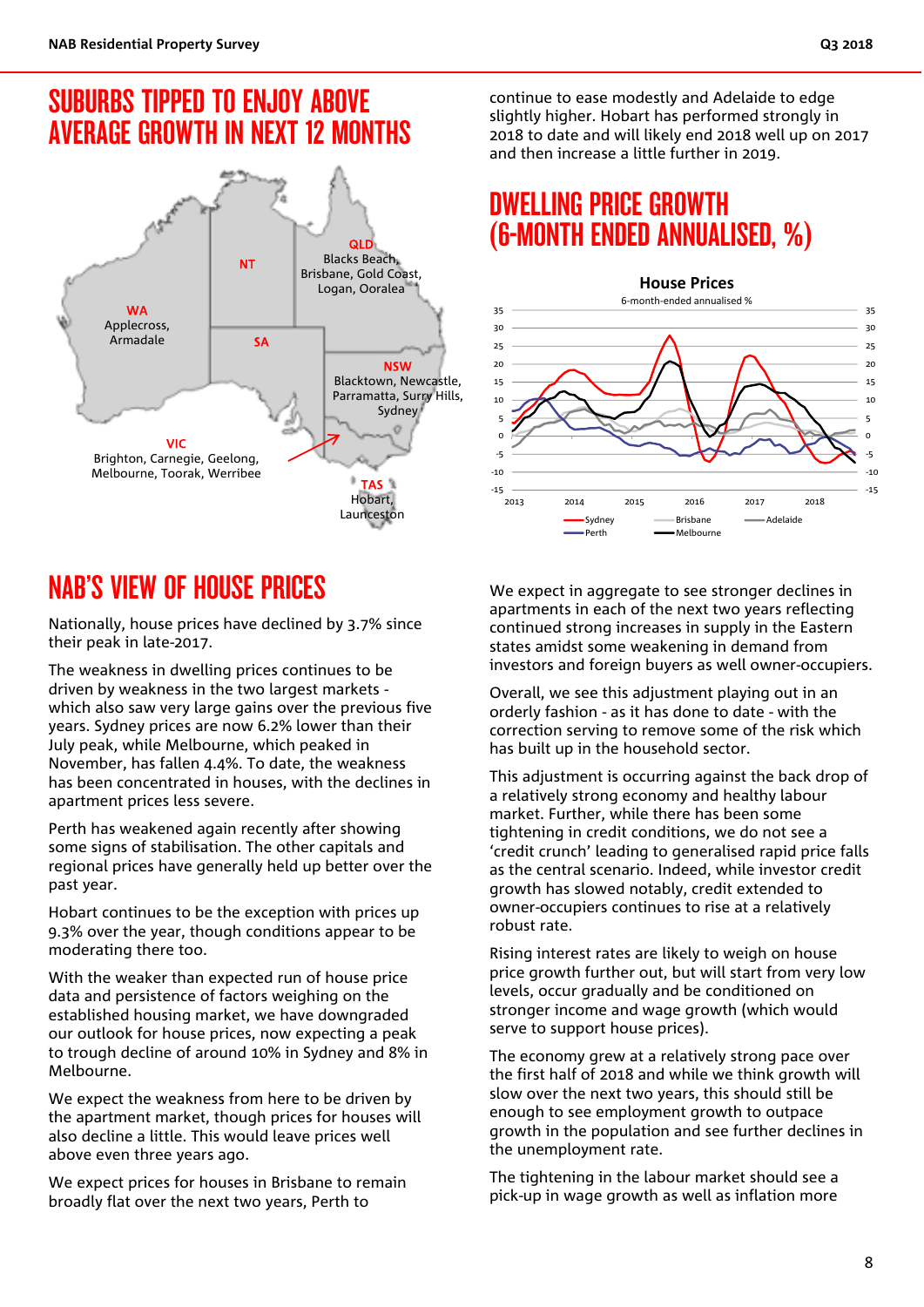generally. This process is expected to be gradual (as it has been so far) which means we do not see any interest rate increases until mid-to-late 2019.

Any further tightening in lending standards as well as additional changes to government or prudential policy to address affordability or financial stability concerns, are likely to have an impact on these forecasts.

#### Author:

Alan Oster Group Chief Economist +(61 3) 8634 2927

|                 | 2016   | 2017   | 2018f  | 2019f  | 2020f  |  |
|-----------------|--------|--------|--------|--------|--------|--|
| Sydney          | 10.7   | 2.1    | $-5.7$ | $-1.6$ | 0.1    |  |
| Melbourne       | 9.5    | 9.1    | $-5.9$ | $-2.2$ | $-0.6$ |  |
| <b>Brisbane</b> | 2.7    | 3.1    | 0.2    | 0.0    | 0.0    |  |
| Adelaide        | 3.8    | 3.3    | 0.9    | 1.7    | 1.7    |  |
| Perth           | $-2.9$ | $-2.6$ | $-2.4$ | $-0.2$ | 0.0    |  |
| Hobart          | 9.6    | 12.9   | 6.4    | 1.8    | 1.8    |  |
| Cap City Avg    | 7.3    | 4.0    | $-3.7$ | $-1.0$ | 0.0    |  |

#### NAB HEDONIC HOUSE PRICE FORECASTS (%)\*

### NAB HEDONIC UNIT PRICE FORECASTS (%)\*

|                 | 2016   | 2017   | 2018f  | 2019f  | 2020f  |
|-----------------|--------|--------|--------|--------|--------|
| Sydney          | 5.8    | 5.4    | $-3.6$ | $-5.5$ | $-0.9$ |
| Melbourne       | 4.7    | 8.4    | $-2.7$ | $-3.4$ | $-1.0$ |
| <b>Brisbane</b> | $-3.0$ | $-1.2$ | $-0.5$ | $-4.5$ | $-2.2$ |
| Adelaide        | 0.6    | 0.5    | 1.2    | 0.5    | 0.5    |
| Perth           | $-6.3$ | $-0.9$ | $-6.9$ | $-2.3$ | $-0.8$ |
| Hobart          | 6.4    | 9.1    | 5.9    | 1.2    | 1.2    |
| Cap City Avg    | 3.5    | 5.1    | $-3.0$ | $-4.4$ | $-1.0$ |

\*Percentage changes represent through the year growth to Q4 SOURCE: CoreLogic, NAB Economics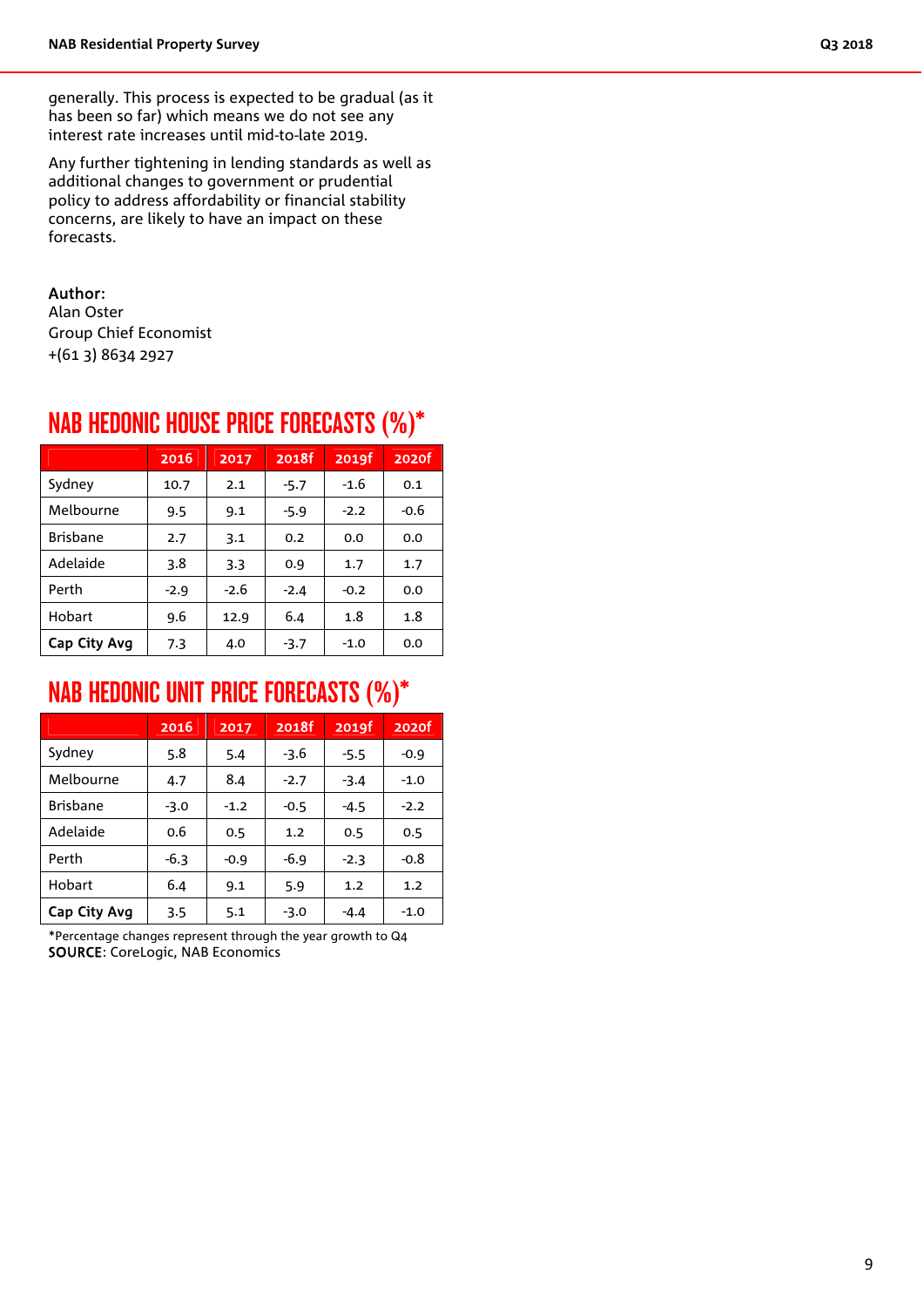#### ABOUT THE SURVEY

The NAB Quarterly Australian Residential Property Survey was first launched in Q1 2011.

The survey was expanded from NAB's Quarterly Australian Commercial Property Survey, which was launched in April 2010.

Given the large number of respondents who are also directly exposed to the residential market, NAB expanded the survey questionnaire to focus more extensively on the Australian residential market.

The large external panel of respondents consists of Real Estate Agents/Managers, Property Developers, Asset/Fund Managers and Owners/Investors.

Over 300 panellists participated in the Q3 2018 Survey.

### CONTACT THE AUTHORS

Alan Oster, Group Chief Economist Alan.Oster@nab.com.au +613 8634 2927

Dean Pearson, Head of Economics Dean.Pearson@nab.com.au +613 8634 2331

Robert De Iure Associate Director Economics Robert.De.Iure@nab.com.au +613 8634 4611

Brien McDonald Associate Director Economics Brien.McDonald@nab.com.au +613 8634 3837

Steven Wu Senior Associate Economics Steven.Wu@nab.com.au +613 9208 2929